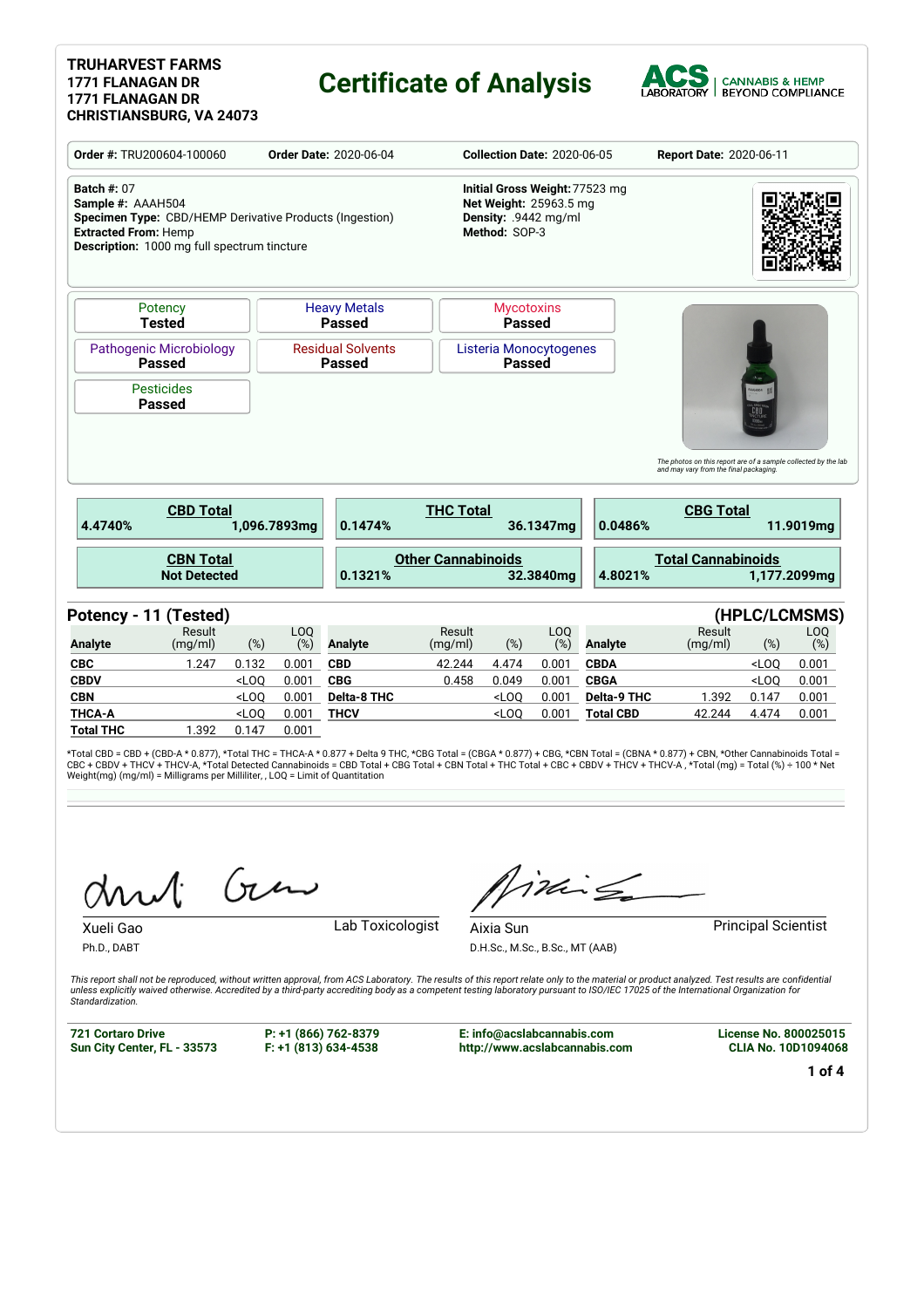### **TRUHARVEST FARMS 1771 FLANAGAN DR 1771 FLANAGAN DR**

# **Certificate of Analysis**



| Order #: TRU200604-100060                                                                                                                                                                      | <b>Order Date: 2020-06-04</b> |                    | <b>Collection Date: 2020-06-05</b> |                                                                                                              |                                                                                                   | <b>Report Date: 2020-06-11</b>               |              |                                                                                                                                                                                                                                                                                                                                                                                     |                          |                                             |                  |
|------------------------------------------------------------------------------------------------------------------------------------------------------------------------------------------------|-------------------------------|--------------------|------------------------------------|--------------------------------------------------------------------------------------------------------------|---------------------------------------------------------------------------------------------------|----------------------------------------------|--------------|-------------------------------------------------------------------------------------------------------------------------------------------------------------------------------------------------------------------------------------------------------------------------------------------------------------------------------------------------------------------------------------|--------------------------|---------------------------------------------|------------------|
| <b>Batch #: 07</b><br>Sample #: AAAH504<br><b>Specimen Type:</b> CBD/HEMP Derivative Products (Ingestion)<br><b>Extracted From: Hemp</b><br><b>Description:</b> 1000 mg full spectrum tincture |                               |                    |                                    |                                                                                                              | Initial Gross Weight: 77523 mg<br>Net Weight: 25963.5 mg<br>Density: .9442 mg/ml<br>Method: SOP-3 |                                              |              |                                                                                                                                                                                                                                                                                                                                                                                     |                          |                                             |                  |
| <b>Heavy Metals (Passed)</b>                                                                                                                                                                   |                               |                    |                                    |                                                                                                              |                                                                                                   |                                              |              |                                                                                                                                                                                                                                                                                                                                                                                     |                          |                                             | (ICP-MS)         |
| <b>Analyte</b>                                                                                                                                                                                 | Action<br>Level<br>(ppb)      | Result<br>(ppb)    | LOQ<br>(ppb)                       | <b>Analyte</b>                                                                                               | Action<br>Level<br>(ppb)                                                                          | Result<br>(ppb)                              | LOQ<br>(ppb) | Analyte                                                                                                                                                                                                                                                                                                                                                                             | Action<br>Level<br>(ppb) | Result<br>(ppb)                             | LOQ<br>(ppb)     |
| Arsenic (As)                                                                                                                                                                                   | 1500                          | $<$ LOQ            | 100                                | Cadmium (Cd)                                                                                                 | 500                                                                                               | $<$ LOQ                                      | 100          | Lead (Pb)                                                                                                                                                                                                                                                                                                                                                                           | 500                      | <loq< td=""><td>100<sub>1</sub></td></loq<> | 100 <sub>1</sub> |
| Mercury (Hg)<br>(ppb) = Parts per Billion, (ppb) = (µg/kg), , LOQ = Limit of Quantitation                                                                                                      | 3000                          | $<$ LOQ            | 100                                |                                                                                                              |                                                                                                   |                                              |              |                                                                                                                                                                                                                                                                                                                                                                                     |                          |                                             |                  |
| <b>Mycotoxins (Passed)</b>                                                                                                                                                                     |                               |                    |                                    |                                                                                                              |                                                                                                   |                                              |              |                                                                                                                                                                                                                                                                                                                                                                                     |                          |                                             | (LCMS/MS)        |
|                                                                                                                                                                                                | Action<br>Level               | Result             | LOQ                                |                                                                                                              | Action<br>Level                                                                                   | Result                                       | LOQ          |                                                                                                                                                                                                                                                                                                                                                                                     | Action<br>Level          | Result                                      | LOQ              |
| <b>Analyte</b>                                                                                                                                                                                 | (ppb)                         | (ppb)              | (ppb)                              | Analyte                                                                                                      | (ppb)                                                                                             | (ppb)                                        | (ppb)        | Analyte                                                                                                                                                                                                                                                                                                                                                                             | (ppb)                    | (ppb)                                       | (ppb)            |
|                                                                                                                                                                                                |                               |                    |                                    |                                                                                                              |                                                                                                   |                                              |              |                                                                                                                                                                                                                                                                                                                                                                                     |                          | <loq< td=""><td>6</td></loq<>               | 6                |
|                                                                                                                                                                                                |                               | $<$ LOQ<br>$<$ LOQ | 6<br>6                             | <b>Aflatoxin B2</b><br><b>Aflatoxin Total</b><br>Pathogenic Microbiology #1 (MMTC Compliance Panel) (Passed) | 20                                                                                                | $<$ LOQ<br>$<$ LOQ                           | 6<br>6       | <b>Aflatoxin G1</b><br><b>Ochratoxin A</b>                                                                                                                                                                                                                                                                                                                                          | 20                       | $<$ LOQ<br>(Micro                           |                  |
|                                                                                                                                                                                                | Result                        |                    |                                    | <b>Analyte</b>                                                                                               | Result                                                                                            |                                              |              |                                                                                                                                                                                                                                                                                                                                                                                     |                          | Array)                                      |                  |
| <b>Aflatoxin B1</b><br><b>Aflatoxin G2</b><br>$(ppb)$ = Parts per Billion, $(ppb)$ = $(\mu g/kg)$ , , LOQ = Limit of Quantitation<br><b>Analyte</b><br>Salmonella                              | Absence                       |                    |                                    | <b>STEC E. Coli</b>                                                                                          | Absence                                                                                           |                                              |              |                                                                                                                                                                                                                                                                                                                                                                                     |                          |                                             | 12               |
| M                                                                                                                                                                                              |                               | $\sigma$           |                                    |                                                                                                              |                                                                                                   |                                              |              | inis                                                                                                                                                                                                                                                                                                                                                                                |                          |                                             |                  |
| Xueli Gao<br>Ph.D., DABT                                                                                                                                                                       |                               |                    |                                    | Lab Toxicologist                                                                                             |                                                                                                   | Aixia Sun<br>D.H.Sc., M.Sc., B.Sc., MT (AAB) |              | This report shall not be reproduced, without written approval, from ACS Laboratory. The results of this report relate only to the material or product analyzed. Test results are confidential<br>unless explicitly waived otherwise. Accredited by a third-party accrediting body as a competent testing laboratory pursuant to ISO/IEC 17025 of the International Organization for |                          | <b>Principal Scientist</b>                  |                  |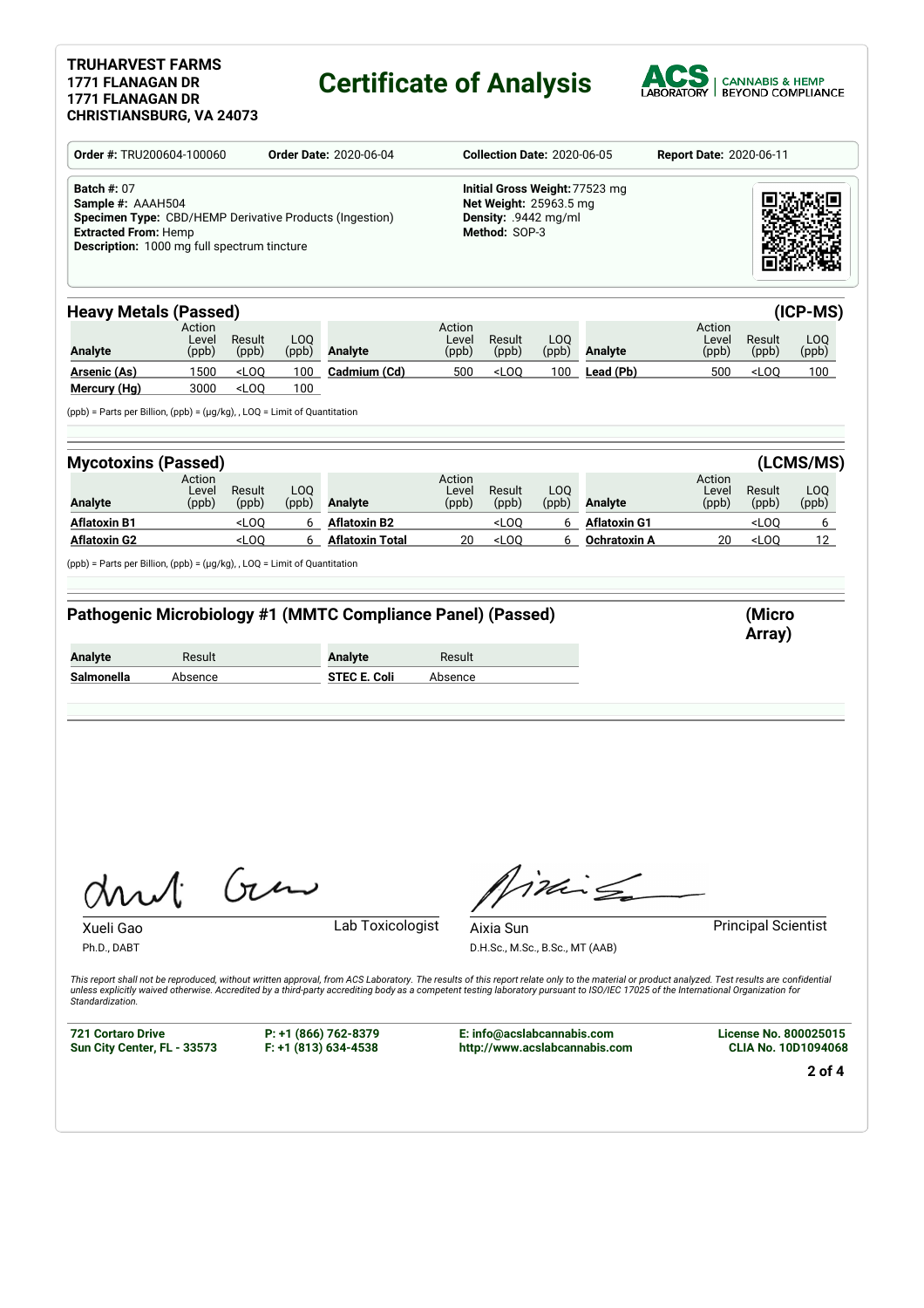#### **TRUHARVEST FARMS 1771 FLANAGAN DR 1771 FLANAGAN DR CHRISTIANSBURG, VA 24073**

## **Certificate of Analysis**



| <b>Order #: TRU200604-100060</b>                                                                                                                                                        | <b>Order Date: 2020-06-04</b> | <b>Collection Date: 2020-06-05</b>                                                                       | <b>Report Date: 2020-06-11</b> |
|-----------------------------------------------------------------------------------------------------------------------------------------------------------------------------------------|-------------------------------|----------------------------------------------------------------------------------------------------------|--------------------------------|
| <b>Batch #: 07</b><br>Sample #: AAAH504<br>Specimen Type: CBD/HEMP Derivative Products (Ingestion)<br><b>Extracted From: Hemp</b><br><b>Description:</b> 1000 mg full spectrum tincture |                               | Initial Gross Weight: 77523 mg<br><b>Net Weight: 25963.5 mg</b><br>Density: .9442 mg/ml<br>Method: SOP-3 |                                |

#### **Residual Solvents (Extract Only) (Passed) (GC/GCMS)**

| <b>Analyte</b>     | Action<br>Leve<br>(ppm) | Result<br>(ppm) | LOO<br>(ppm) | Analyte        | Action<br>Level<br>(ppm) | Result<br>(ppm) | LOO.<br>(ppm) | Analyte           | Action<br>Level<br>(ppm) | Result<br>(ppm) | LOO<br>(ppm) |
|--------------------|-------------------------|-----------------|--------------|----------------|--------------------------|-----------------|---------------|-------------------|--------------------------|-----------------|--------------|
| <b>Acetone</b>     | 5000                    | $<$ LOO         | 87.9         | <b>Benzene</b> | 1.6                      | $<$ LOO         | .6            | <b>Chloroform</b> | 53                       | $<$ LOO         | 53           |
| <b>Ethanol</b>     | 5000                    | $<$ LOO         | 26.7         | Hexane         | 60                       | $<$ LOO         | 36.6          | <b>I-Butane</b>   | 5000                     | $<$ LOO         | 100          |
| <b>Isopropanol</b> | 5000                    | $<$ LOO         | 52.3         | Methanol       | 3000                     | $<$ LOO         | 87.9          | <b>N-Butane</b>   | 5000                     | $<$ LOO         | 200          |
| Pentane            | 5000                    | $<$ LOO         | 389.5        | Toluene        | 890                      | $<$ LOO         | 38.4          |                   |                          |                 |              |

(ppm) = Parts per Million, (ppm) = (µg/g), , LOQ = Limit of Quantitation

### **Listeria Monoctogenes (Passed) (qPCR)**

| Analyte              | Remark  |
|----------------------|---------|
| Listeria             |         |
| <b>Monocytogenes</b> | Absence |

Gen

Xueli Gao **Lab Toxicologist** 

Ph.D., DABT

Titling Aixia Sun **Principal Scientist** 

D.H.Sc., M.Sc., B.Sc., MT (AAB)

This report shall not be reproduced, without written approval, from ACS Laboratory. The results of this report relate only to the material or product analyzed. Test results are confidential<br>unless explicitly waived otherwi *Standardization.*

**721 Cortaro Drive Sun City Center, FL - 33573** **P: +1 (866) 762-8379 F: +1 (813) 634-4538**

**E: info@acslabcannabis.com http://www.acslabcannabis.com** **License No. 800025015 CLIA No. 10D1094068**

**3 of 4**